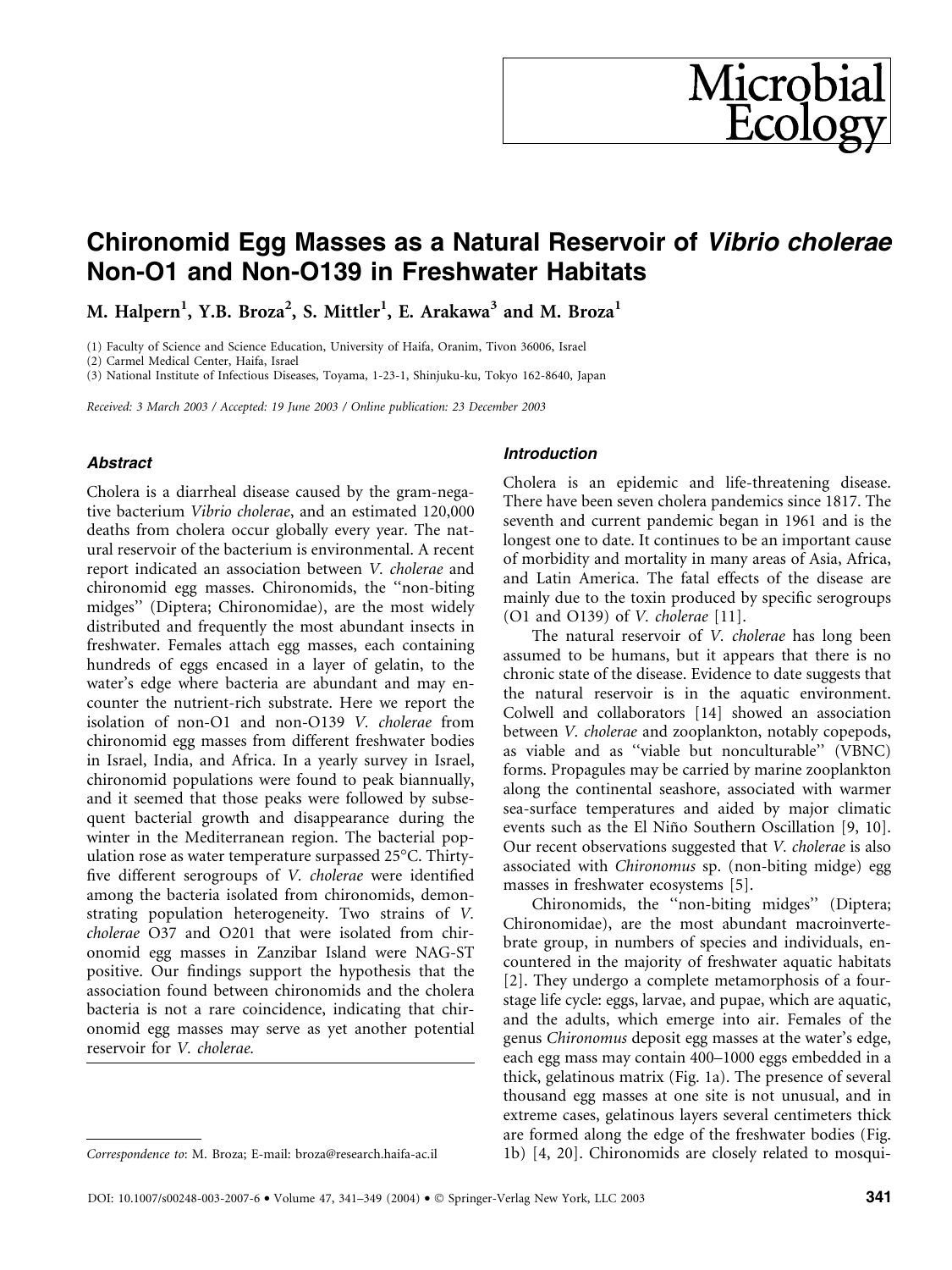toes (Culicidae), yet, unlike their mosquito relatives, female chironomids do not bite. Chironomids have invaded the sea; they are one of only few free-living insects to do so, being found along coastlines worldwide. They are also found living from heights of 5600 m on the mountains of Nepal down to depths of over 1000 m in Lake Baikal [2, 12].

The recent discovery that Chironomus sp. egg masses harbor *V. cholerae* and act as its carbon source [5] highlight the possibility that Chironomus egg masses may provide an additional reservoir for the cholera bacterium. This finding was observed when more than 1000 chironomid egg masses collected from a waste stabilization pond settled out overnight as thousands of individual eggs, most of which did not hatch. Vibrio cholerae 09 was isolated and found to be the cause of the egg mass destruction.

The aim of this study was to further support the observation done by Broza and Halpern [5] with longterm monitoring of the Vibrio–chironomids association.

### **Methods**

Sampling Sites. A field study was conducted between 20 February 2001 and 4 March 2002, in northern Israel near Haifa at three sampling sites: Tivon waste stabilization pond (WSP), Elroi spring (two sampling sites), and Kishon River (near Kiryat Haroshet). All sites were within a radius of 2.5 miles. Samples were taken every other week. A short field survey of V. cholerae in chironomid egg masses was also performed in India in Uttar Pradesh (Ganga River; Rishikesh, Varana River, Varanasi), West Bengal (Calcutta), and Maharashtra (Pune) in February 2001 and in Africa (Zanzibar Island and Malawi) in February 2002. In Zanzibar we sampled five freshwater bodies on the northeast suburb of Zanzibar City and the only two villages that exist on Uzi Island. Both areas suffered from a cholera epidemic during Dec 2001–Jan 2002. In Malawi we sampled water bodies near Cape McTear close to the southwest shore of Lake Malawi.

Chironomid Sampling. Egg mass sampling was used to monitor chironomid populations [3, 5]. Styrofoam boards ( $25 \times 25$  cm) were used as artificial oviposition sites for female midges. They were placed in the pond for 24 h and then transferred to a basin full of water to count the egg masses along the side of the board (Fig. 1a, b).

In all the sampling sites in India and Africa both styrofoam board  $(20 \times 20)$  and direct hand picking of egg masses were carried out.

Isolation of V. cholerae. Ten egg masses from each sampling site on each sampling date were enriched in alkaline peptone water (APW, 1% peptone, 1% NaCl; pH

Figure 1. (a) *Chironomus* sp. egg mass. The eggs are arranged in a row, folded into loops to form a spiral, and embedded in a thick layer of gelatinous cylinder. Enlarged part of the mass showing the string-shaped mass and the gelatinous edge. Original magnifications,  $40 \times$  (egg mass size ca.  $20 \times 5$  mm; egg size ca.  $250 \times 80$  µm). (b) Egg-mass sampling. Styrofoam boards placed for 24 h serve as an attractive oviposition site for female chironomids. During high female density, the edges of the plate were covered with thousands of egg masses glued together, which formed a typical triangular shape while being removed from the water.

8.4 to 8.6) for 6 h at  $37^{\circ}$ C. When <10 egg masses were collected, the number of the inoculated egg mass was <10. Bacterial colonies were isolated from the enrichment cultures by using thiosulfate–citrate–bile salts (TCBS) agar (Difco). The colonies on TCBS were confirmed to be V. cholerae by biochemical testing. Yellow colonies from TCBS were subcultured onto a nonselective medium such as Luria agar, and then tested for oxidase (1% tetramethyl p-phenylenediamine, Sigma), string test (0.5% sodium deoxycholate, sigma) and api 20e (BioMérieux, Missouri, USA). Somatic antigen serogrouping identification [23] was employed on most of the V. cholerae isolates. The presence of heat-stable enterotoxin NAG-ST in the iso-

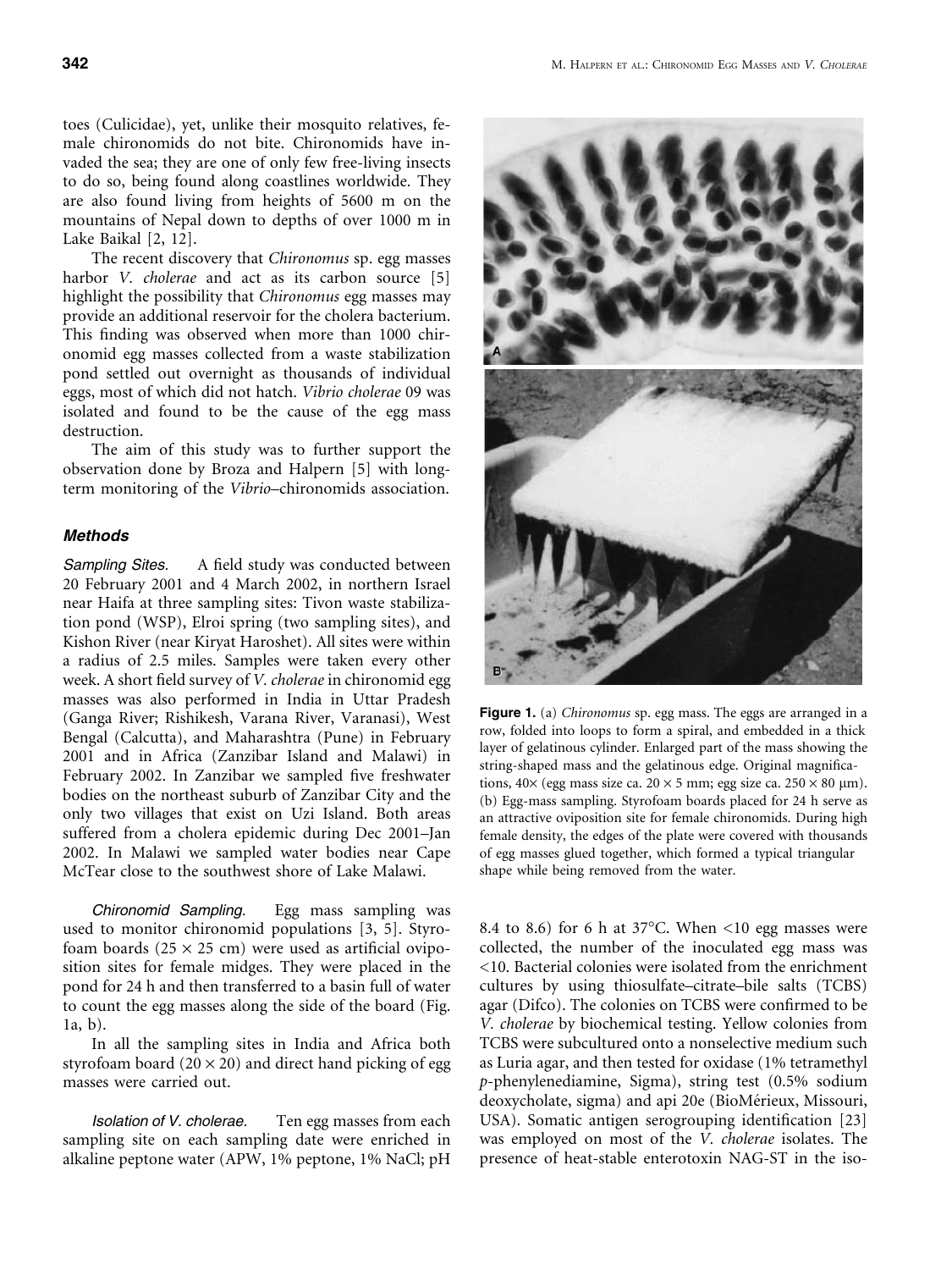

Figure 2. Determination of environmental parameters. Water salinity, pH and temperature were measured at Elroi spring, Elroi pond, Kishon River, and Tivon waste stabilization pond (WSP) throughout 2001. (a) Salinity (mg/L). (b) pH. (c) Water temperature (C); the arrows indicate the timing of chironomid population peaks in WSP. See also Fig. 3.

lates from Zanzibar was examined by PCR according to [22].

Egg masses that were collected in India and Africa were placed into plastic tubes containing Carry Blair semisolid agar (Difco). The isolation procedure for V. cholerae was carried out in the laboratory.

Bacterial isolates were kept in Carry Blair agar and in LB with 30% glycerol  $(-80^{\circ}C)$ .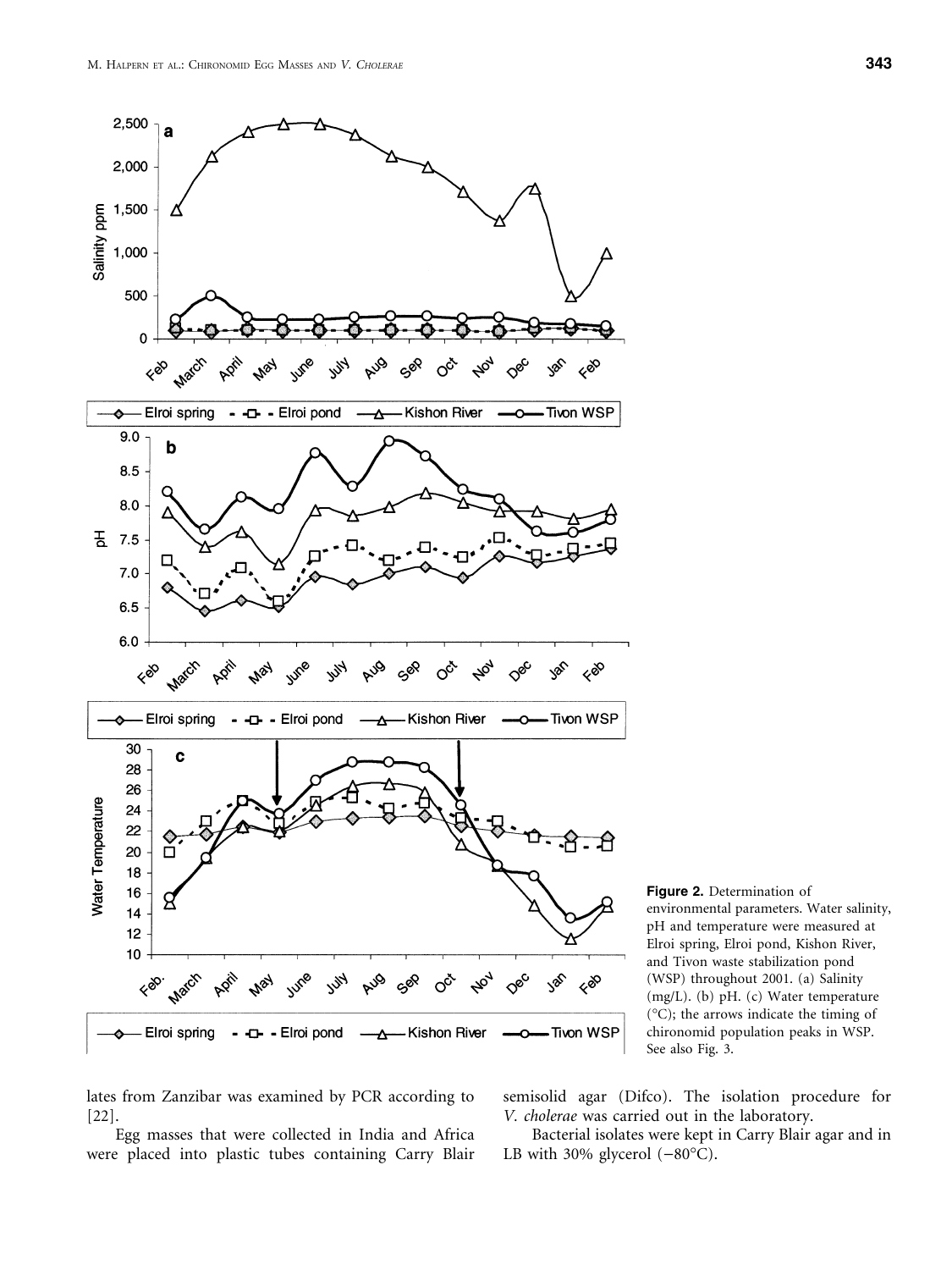| Parameter      | Date of sampling <sup>a</sup> | Elroi spring | Elroi pond | Kishon River | Tivon WSP |
|----------------|-------------------------------|--------------|------------|--------------|-----------|
| BOD            |                               |              |            | 19           | 62        |
|                |                               | 0.0          |            | 13           | 128       |
| COD            |                               | 14           | h          | 103          | 181       |
|                |                               | 0.0          | 57         | 146          | 227       |
| TSS-105        |                               | 58           |            | 130          | 96        |
|                |                               |              | 68         | 1,260        | 48        |
| N from ammonia |                               | 0.0          | 0.0        | 0.5          | 6.2       |
|                |                               | 0.0          | 0.0        | 5.9          | 25.8      |
| P              |                               | 0.1          |            | 0.7          | 6.9       |
|                |                               | 0.0          | 0.0        | 2.2          | 6.1       |
|                |                               |              |            |              |           |

Table 1. Chemical composition of the water (concentrations in mg/L) at each sampling site

a Water was sampled on 15 October 2001 (date 1) and 20 January 2002 (date 2).

Determination of Environmental Parameters. The following parameters were measured throughout the experimental period: water temperature, pH (Scan Model2, Rajah Crescent, Singapore), conductivity (El-Hamma Model TH-250, Mevo Hamma, Israel), and salinity (Chloride Test, Merk, Darmstadt, Germany). BOD, COD, TSS, N from ammonia, N from nitrate, P, and  $K^+$ were analyzed twice (in October and January) by the ''Neve Ya'ar'' extension laboratory (Ministry of Agriculture, Israel). This laboratory also analyzed metal content. Total coliform and fecal coliform count was performed twice by the MPN method [1].

#### Results

#### Field Study in Israel

Environmental Parameters. Three freshwater habitats were sampled: a spring, a polluted river, and an anaerobic waste stabilization pond. In the spring two sites were sampled each time (the stream source and a pond along the running water, about 0.3 km downstream). Seasonal fluctuation of salinity in the waste stabilization pond and Kishon River is shown in Fig. 2a. Conductivity data showed a similar trend (not shown). The water pH of Elroi spring origin and its pond were  $6.9 \pm 0.32$  and 7.2  $\pm$  0.37, respectively. A basic pH was measured in Kishon River  $(7.8 \pm 0.3)$  and in the WSP  $(8.2 \pm 0.5)$ (Fig. 2b). Water temperature changed seasonally in the WSP and in Kishon River, but remained almost constant in the spring groundwater throughout the year (21.5– 23.5°C) (Fig. 2c). Fluctuations of  $15^{\circ}$ C were measured across the annual seasons with a maximum of  $30^{\circ}$ C in Tivon WSP in August. No trace of metal was detected in any of the sampling water sites. The BOD and COD in the WSP was the highest. In the Kishon River and the spring, much lower values were measured (Table 1), except for January 2002 in the Kishon River.

Fecal coliforms were counted in October 2001 and January 2002. In January 2002,  $2.5 \times 10^6$  bacteria per 100 mL were counted in Tivon WSP. This number was 100 times higher than in Kishon River and  $2.7 \times 10^4$  times

higher than in the spring. Nevertheless, fecal coliform in springwater indicates fecal contamination of that water.

Chironomid Population. Chironomid population peaked biannually (Fig. 3). The major population peak was in early summer (May), and the minor peak in the autumn (Sept–Oct). After peaking in May, there was a one-third decrease in the chironomid population in July. A significant correlation (Pearson) was found between the dynamics of chironomid populations in the three sampling sites: between the spring pond and Kishon River ( $r = 0.91$ ,  $n = 28$ ,  $P = 0.0000$ ), between the spring pond and Tivon WSP ( $r = 0.58$ ,  $n = 28$ ,  $P = 0.001$ ), and between Tivon WSP and Kishon River ( $r = 0.58$ ,  $n = 28$ ,  $P = 0.001$ ). Note that the chironomid population in Tivon WSP was 2 magnitudes higher than that observed in the other sampling sites (Fig. 3).

The chironomid population peaked when the water temperature was about  $25^{\circ}$ C (the arrows in Fig. 2c point to the temperature of the chironomid population peak). Despite the continuous favorable temperature in July there was a decline in chironomid population. When water temperature rises, the chironomid population decreases. A significant correlation was found between water temperature in Tivon WSP and its chironomid population ( $r = 0.61$ ,  $n = 28$ ,  $P = 0.0005$ ) (Figs. 2c and 3).

Isolation of V. cholerae. Vibrio cholerae non-O1 and non-O139 was isolated from chironomid egg masses during the field survey from all three sampling sites. Egg masses were collected in all the above sampling sites and in all seasons, except for December–January, when water temperatures dropped below  $18^{\circ}$ C and chironomid egg masses were not found (or were <3 per sample site). The bacteria were isolated almost every time chironomid egg masses were sampled (Table 2).

The occurrence of vibrios in egg masses was scored from 0 to 4 depending upon the number of sites in which bacteria were successfully isolated (Fig. 4). Bacterial isolation success line was drawn according to the rank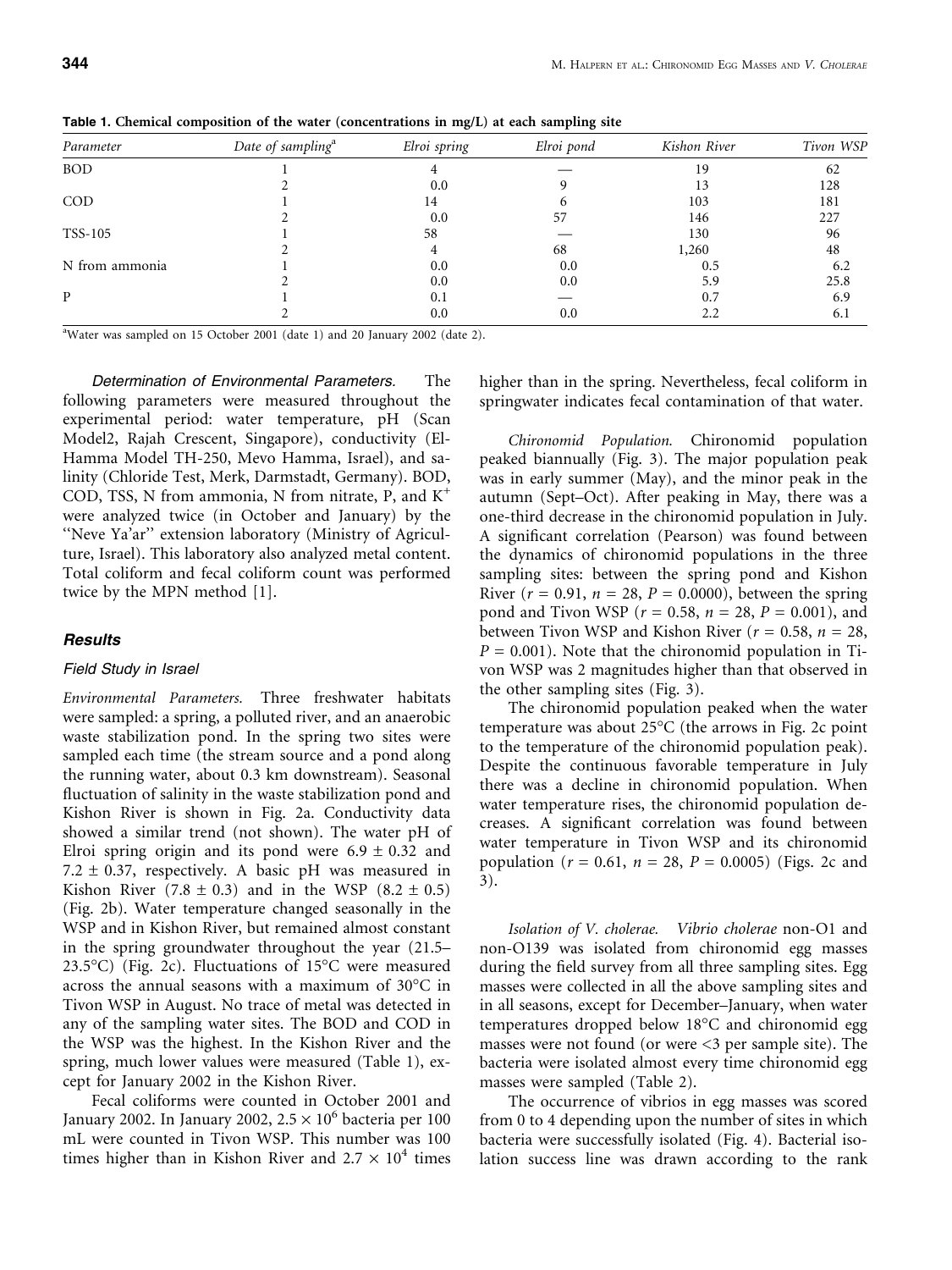

Figure 3. Chironomus sp. population dynamics, as was monitored by egg-mass (EM) sampling in Elroi pond, Kishon River, and Tivon WSP throughout 2001. A significant correlation was found between the population dynamics in Elroi pond, Kishon River, and Tivon WSP. Note that the population peaked biannually in spring and autumn.

numbers from Table 2, and chironomid population dynamic was shown by the represented line of chironomid sampling in Tivon WSP site. The two lines may demonstrate the relationships between the bacteria and the chironomids. A peak in the chironomid population is seen in May, followed by a bacterial population peak a month later. The decline in the chironomid population to one-third was followed by a decline in the bacterial level. Note that during June–September when there was a bacterial peak, the water temperature was the highest.

Sampling in India and Africa. Vibrio cholerae non-O1 and non-O139 was also isolated from egg masses that were collected from Ganga River and nearby ponds in some other sites in India in 2001 and in Africa (Zanzibar and Malawi) in 2002 (Tables 3, 4). We found chironomid egg masses infected by V. cholerae in all but two sites we visited, in both India and Africa. Chironomid egg masses were not found in rice fields near Calcutta, and on the sandy lakeshore of Lake Malawi.

The first two sites in Zanzibar City (Table 4) were the natural water source within the heart of the area where a cholera epidemic occurred a few weeks prior to our visit. Although egg masses were not common, all of them (two dozen) were infected. Three isolates (serogroups O37, O37, O201, Table 4) were characterized as producing the NAG-ST toxin.

Isolation of Vibrio cholerae Serogroups. In our study, ca. 200 isolates of V. cholerae were obtained from chironomid egg masses as well as from its other life-cycle stages (not all data shown). None of the isolates belonged to the pathogenic O1 or O139 serogroups. Out of 90

isolates that were identified as to serogroup, the following 35 non-O1, non-O139 serogroups were identified: O2, O3, O9, O8, O10, O12, O13, O23, O27, O34, O37, O39, O41, O43, O49, O51, O62, O70, O78, O79, O83, O94, O97, O99, O109, O120, O122, O123, O124, O128, O140, O166, O179, O184, O201.

#### Discussion

The aim of this study was to further confirm the previous findings that chironomid egg masses may serve as a natural reservoir of V. cholerae non-O1 and non-O139 serogroups [5]. Broza and Halpern [5] isolated V. cholerae O9 as the cause of chironomid egg mass degradation and egg hatching prevention. Vibrio cholerae was isolated using minimal medium with egg masses as sole carbon source. The egg mass degrading factor was purified from the bacterial supernatant and was found to be a 32–34 kDa protein that was identified as the secreted hemagglutinin protease of V. cholerae [13].

The association of *V. cholerae* with chironomid egg masses was observed in all three freshwater habitats sampled in Israel. The habitats differed from each other in their water quality: salinity, pH, and parameters of organic concentrations (Fig. 2a, b; Table 1). In Kishon River and in Tivon waste stabilization pond (WSP), a basic pH was measured (7.8 and 8.2, respectively) and water temperature changed seasonally with fluctuations, whereas in Elroi spring the pH was neutral (6.9) and the temperature was constant throughout the year (21.5–  $23.5^{\circ}$ C) (Fig. 2b, c). A constant salinity of 100 mg/L was measured in Elroi spring, whereas higher salinities with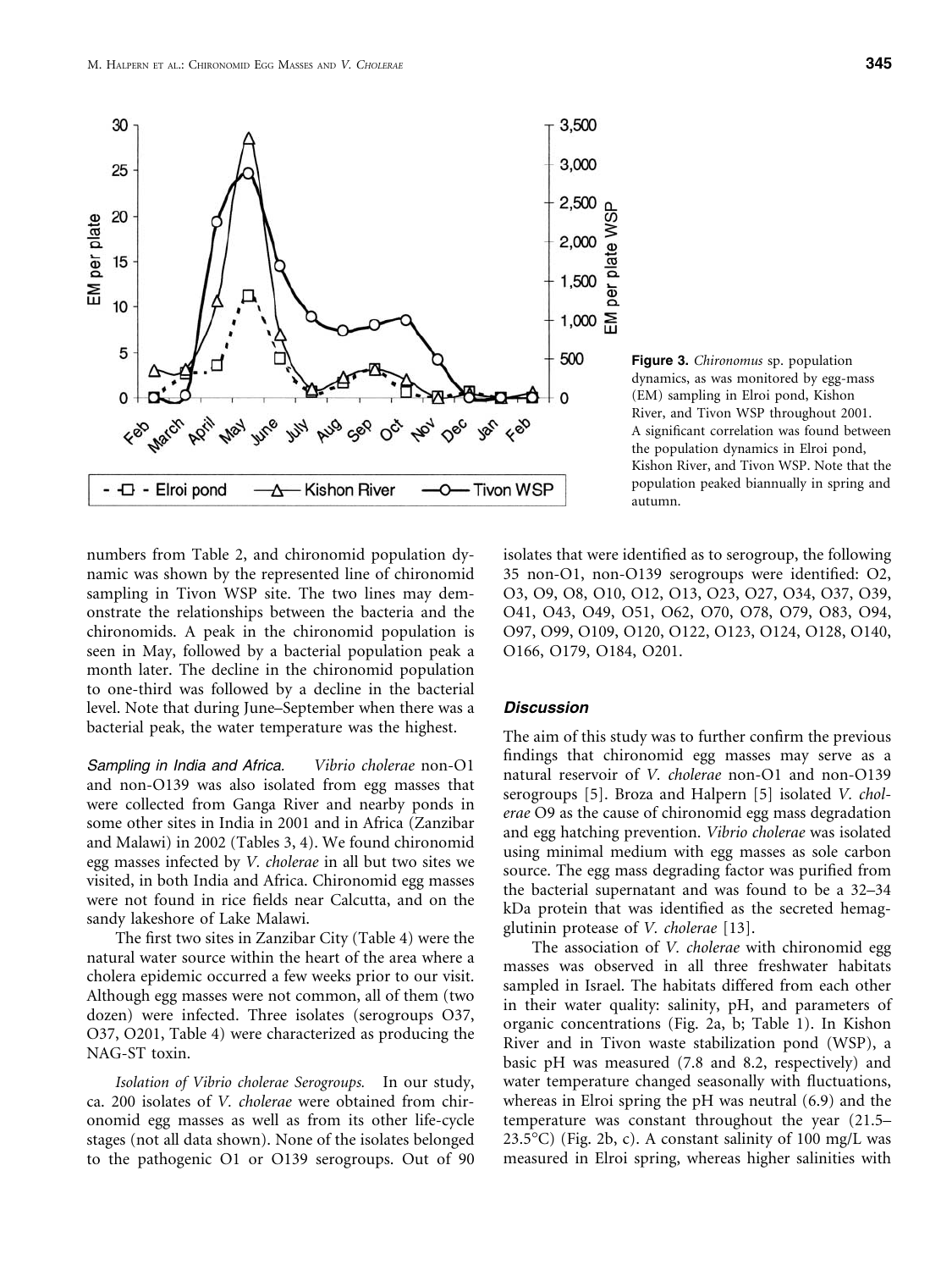| Date         | Waste stabilization pond | Kishon River            | Elroi pond              | Elroi spring       |
|--------------|--------------------------|-------------------------|-------------------------|--------------------|
| 20 Feb       |                          | $^+$                    | $^{+}$                  |                    |
| 5 March      |                          |                         | $^{+}$                  |                    |
| 18 March     | $^{+}$                   | $(K183)$ O <sub>2</sub> | $^+$                    |                    |
| 2 April      | (T24)                    | (K24)                   | $^+$                    |                    |
| 16 April     | (T164)                   | (K164)                  | $^+$                    | $\hspace{0.1mm} +$ |
| 30 April     | (T304)                   | (K304)                  | $^+$                    |                    |
| 14 May       | $(T145)$ O79             | (K145)                  | $^+$                    | $^+$               |
| 29 May       | (T295) O23               | (K295) O179             | (E295) O184             | $^{+}$             |
| 11 June      | (T116) O27               | $(K116)$ O12            | $(E116)$ O <sub>2</sub> | $(M116)$ O39       |
| 25 June      | (T256) O10               | (K256) O27              | (E256) O70              |                    |
| 10 July      | $(T107)$ O8              | $(K107)$ O34            | (E107) O109             | $(M107)$ O34       |
| 24 July      | (T257) O23               |                         |                         | (M257) O23         |
| 8 Aug        | (T88)                    |                         | (E88)                   |                    |
| 21 Aug       | (T218) O122              | (K218) O109             | (E218) O120             | (M218)             |
| 3 Sep        | (T39) O124               | (K39)                   | (E39)                   |                    |
| 17 Sep       | $(T179)$ O9              | $(K179)$ O9             | (E179)                  |                    |
| 1 Oct        | (T110)                   | (K110)                  | $^{+}$                  |                    |
| 15 Oct       | (T1510) O94              | (K1510) O124            |                         |                    |
| 28 Oct       | (T2810)                  |                         |                         | $^+$               |
| 12 Nov       |                          |                         |                         | $\hspace{0.1mm} +$ |
| 26 Nov       | (T2611) O99              |                         | $^{+}$                  |                    |
| 10 Dec       |                          |                         | $^+$                    |                    |
| 24 Dec       |                          | $^{+}$                  | $^{+}$                  |                    |
| 9 Jan 2002   |                          |                         |                         |                    |
| 28 Jan 2002  |                          |                         |                         |                    |
| 11 Feb 2002  |                          |                         |                         |                    |
| 4 March 2002 |                          |                         | $^{+}$                  |                    |
|              |                          |                         |                         |                    |

Table 2. A list of V. cholerae strains that were isolated from chironomid egg masses at four sampling points near Tivon, Israel throughout the year 2001<sup>a</sup>

 $(+)$  Egg masses were collected and V. cholerae was not isolated;  $(-)$  no egg masses were collected.

<sup>a</sup>To the right of the serial number of isolates is its serogroup classification. When there is no serogroup identity, the identification of the bacteria is V. cholerae non-O1/O139.

fluctuations due to winter rains were measured in Tivon WSP and Kishon River (with an average of 250 mg/L and 1900 mg/L, respectively; Fig. 2a). BOD was the highest in the WSP. Although the habitats differed from each other in their water quality, significant correlation was found in chironomid population dynamics sampled in WSP, Kishon River, and Elroi stream. The population size in the WSP was two magnitudes higher (Fig. 3). The populations peaked biannually in May–June and in September– October. The early summer peak was much higher than the autumn peak. Significant correlation between water temperature and chironomid population was found only in Tivon WSP, although a decline in chironomid population was observed when temperature surpassed 25°C (Figs. 2c, 3). We demonstrated that the chironomid population peak was followed by a bacterial growth according to host-pathogen population dynamic curve (Fig. 4). It seems that bacterial population rose as water temperature surpassed 25°C. The role of temperature level as a limiting factor of cholera epidemics has already

Table 3. List of V. cholerae isolated from chironomid egg-masses that were collected from freshwater in India during February and the beginning of March 2001

| Place of isolation | Region of isolation              | Strain no.                                                                              | Serogroup        |
|--------------------|----------------------------------|-----------------------------------------------------------------------------------------|------------------|
| Calcutta           | Small freshwater pond            | H <sub>24</sub>                                                                         | O39              |
|                    |                                  | H3                                                                                      | O39              |
|                    | Pond                             | 113B                                                                                    | O <sub>39</sub>  |
|                    | Ganga river                      | 209                                                                                     | Non-O1/O139      |
| Varanasi           | Varana River, fish market        | H12, H17, H19                                                                           | Non-O1/O139      |
|                    | Freshwater pond outside the city | H <sub>11</sub> , H <sub>14</sub> , H <sub>16</sub> , H <sub>18</sub> , H <sub>22</sub> | Non-O1/O139      |
|                    |                                  | 103A                                                                                    | O78              |
|                    | Ganga River                      | 104                                                                                     | O <sub>3</sub>   |
| Rishikesh          | Ganga River                      | H4                                                                                      | O <sub>166</sub> |
|                    |                                  | H20                                                                                     | O78              |
| Pune               |                                  | H1                                                                                      | O13              |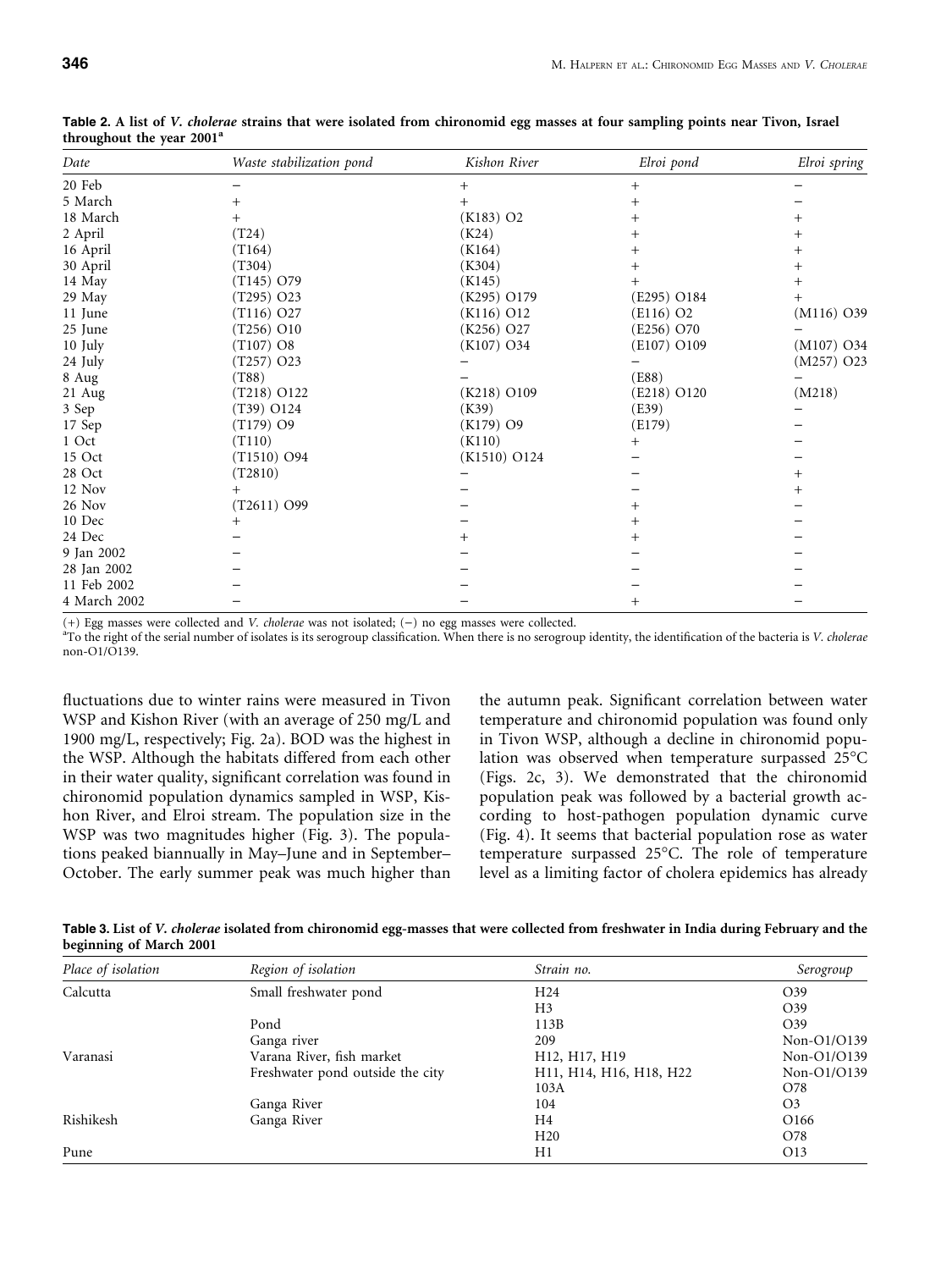| Place of isolation | Region and source of isolation              | Strain no.          | Serogroup         | $NAG-ST$ |
|--------------------|---------------------------------------------|---------------------|-------------------|----------|
| Kenya              | Shore of Lake Victoria                      | K <sub>2</sub>      | O <sub>2</sub>    |          |
| Zanzibar           | Zanzibar City N.E. suburb                   | ZC24                | O <sub>49</sub>   |          |
|                    | a. Small running stream                     | ZC21B               | O <sub>2</sub> 01 | $^{+}$   |
|                    |                                             | ZC22B               | O10               |          |
|                    |                                             | ZC22                | O10               |          |
|                    |                                             | ZC <sub>22</sub> AP | O <sub>49</sub>   |          |
|                    |                                             | ZC23                | O <sub>49</sub>   |          |
|                    |                                             | ZC23B               | O <sub>49</sub>   |          |
|                    | b. Amani Reservoir                          | ZC32                | O <sub>49</sub>   |          |
|                    |                                             | ZC32A               | O37               | $^{+}$   |
|                    |                                             | ZC33                | 0140              |          |
|                    |                                             | ZC <sub>5</sub>     | O37               | $^{+}$   |
| Malawi             | Cap Mc. Tear-running water near Lake Malawi | MC42                | O128              |          |

Table 4. List of V. cholerae isolated from chironomid egg masses that were collected in Africa during February/March 2002 (except for K2 from Kenya which was isolated from the adult stage, at June  $2000^{\circ}$ 

<sup>a</sup>All the strains in this list were ctx negative.

been shown [9, 11]. We suggest exploring the hypothesis that an increase in the number of egg masses is followed by an increase in the bacterial numbers, up to a level at which the bacteria control the chironomid population density by destroying their gelatinous egg masses and preventing their eggs from hatching. This process may explain the decline of chironomid population in July– August despite the favored temperature in this period.

Seasonality of the chironomid population was shown in the current research, in another WSP plant in central Israel [4] as well as in an oligomesotrophic lake in the Netherlands [25, 26] and in shallow salt pans in Austria [27]. In many areas of endemic infection, cholera epidemics occur seasonally as well [8, 11]. In Bangladesh the disease peaks twice: a high peak in November–January when temperatures are 20–24°C, and a low peak in April– May (29°C) [11, 15]. In South America cholera appeared seasonally but with only one peak in January–February

[21, 24]. The last and very serious cholera outbreak in Peru and Ecuador occurred at that season from 1990 to June 1995 and was related to the El Niño event, an unusual warming in the central Pacific Ocean that creates storms and disrupts wind patterns [9].

In the current study,  $\sim$ 200 isolates of *V. cholerae* non-O1 and non-O139 were isolated from chironomid egg masses. However, the pathogenic strains were not isolated, since most of this study was conducted in Israel in which the last cholera outbreak was recorded in 1970 (a total of 186 cases). The 90 isolates that were identified to its serogroup belonged to 35 serogroups. It seems that environmental Vibrios in a site are highly variable. Moreover, three different serogroups (O70, O79, and O123) were isolated from egg masses that were collected at the same time and at the same place in June 2002 (data not shown). The heterogeneity found in the bacteria isolates may imply that there may be similarity in the



Figure 4. Population dynamics of Chironomus sp. (Tivon WSP) and of V. cholerae rank values calculated as the monthly average sum of the bacterial isolation success from chironomid egg masses in all four sampling sites (see Figs. 2c and 3).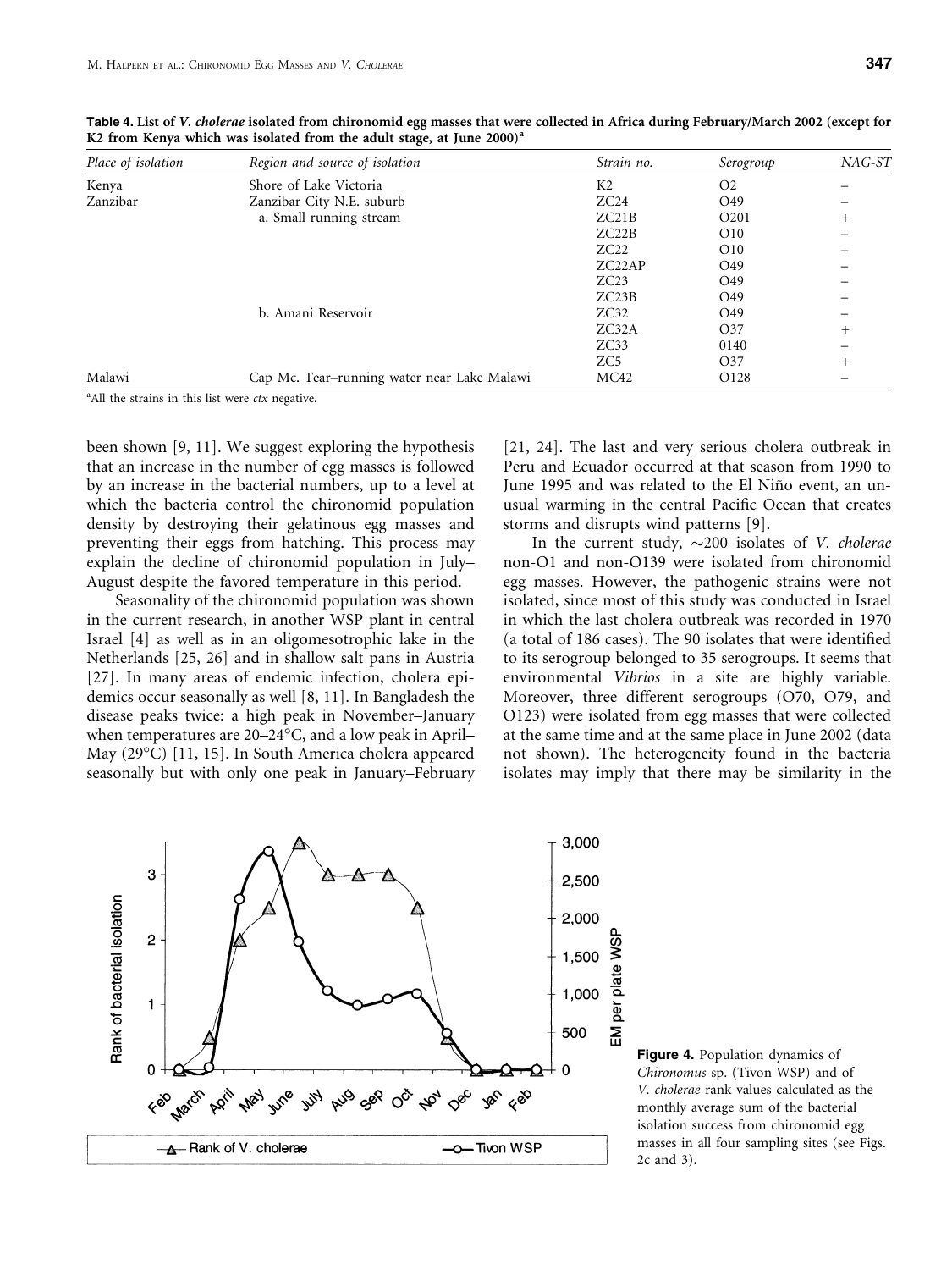ecological niche of all V. cholerae serogroups, non-O1, non-O139, and O1, O139 [17]. Until now, the detection of V. cholerae O1 and O139 in egg masses has remained a challenge.

There are indications that toxigenic strains may arise from environmental, nontoxigenic progenitors in coastal areas [7, 15, 18]. It is important to monitor the presence of V. cholerae, irrespective of serotype or serogroup, pathogenicity, or virulence, because of the discovery that lateral transfer of genes can readily occur in the aquatic environment [7]. Virulence gene expression in non-O1 strains of V. cholerae has been demonstrated. In addition, studies have shown that V. cholerae non-O1 cells can convert to the O1 epidemic cholera serotype and vice versa [11]. Some serogroups from the above list were involved in a cholera-like diarrhea disease (O2, O8, O9, O10, O13, O23, O27, O37, O39) and were isolated from patients hospitalized with acute secretory diarrhea [19]. Of special interest is the finding of O37 and O201 in the heart of the last cholera epidemics in Zanzibar City (Table 4), and the fact that NAG-ST toxin was found in these specific isolates. The heat-stable enterotoxin NAG-ST is a virulence factor that has been associated with V. cholerae non-O1. An epidemic of diarrhea that was caused by V. cholerae non-O1 NAG-ST positive was reported in a refugee camp in Thailand. The clinical features of the epidemic were indistinguishable from those of cholera [6]. The O37 serogroup has already been recorded as responsible for localized outbreaks in 1968 in Sudan [16]. Because the O1 and O139 serogroups were never isolated from patients during the epidemic that took place just before our visit to Zanzibar (Dr. Mario Mariani, Zanzibar, pers. comm), we may assume that serogroups O37 or O201 or both could be the source of this epidemic.

The isolation of various V. cholerae non-O1 and non-O139 serogroups from chironomid egg masses from different freshwater bodies in Israel, India, and Africa supports the hypothesis that the association found between chironomids and the cholera bacteria is not a rare coincidence. Our findings indicate that chironomid egg masses may serve as a reservoir for V. cholerae non-O1 and non-O139. If such a connection will be further substantiated for the O1 and O139 serogroups, sampling the bacterial population in egg masses may lead to a new and easy technique for monitoring and predicting cholera epidemics.

## Acknowledgments

We thank Dr. Moshe Inbar for his fruitful advice and help in the statistical analysis, Dr. Ariel Kushmaro for his comments on an earlier draft of the manuscript, and Amikam Shoob for photographing Fig. 1a.

# References

- 1. APHA, AWWA, WPCF (1992) Standard methods for the examination of water and wastewater, 18th ed., American Public Health Association, Washington, DC
- 2. Armitage, P, Cranston, PS, Pinder, LCV (1995) In: Armitage, P, Cranston, PS, Pinder, LCV (Eds.) The Chironomidae: The Biology and Ecology of Non-biting Midges. Chapman and Hall, London
- 3. Broza, M, Halpern, M, Inbar, M (2000) Non-biting midges (Diptera; Chironomidae) in waste stabilization ponds: an intensifying nuisance in Israel. Wat Sci Technol 42: 71–74
- 4. Broza, M, Halpern, M, Gahanma, L, Inbar, M (2003) Nuisance chironomids in waste stabilization ponds: monitoring and action threshold assessment, based on public complaints. J Vector Ecol 28: 31–36
- 5. Broza, M, Halpern, M (2001) Chironomid egg masses and Vibrio cholerae. Nature 412: 40
- 6. Bagchi, K, Echeverria, P, Arthur, JD, Sethabutr, O, Serichantalergs, O, Hoge, CW (1993) Epidemic of diarrhea caused by Vibrio cholerae non-O1 that produced heat-stable toxin among Khmers in a camp in Thailand. J Clin Microbiol 31: 1315–1317
- 7. Chakraborty, S, Mukhopadhyay, AK, Bhadra, RK, Ghosh, AN, Mitra, R, Shimada, T, Yamasaki, S, Faruque, SM, Takeda, Y, Colwell, RR, Nair, GB (2000) Virulence genes in environmental strains of Vibrio cholerae. Appl Environ Microbiol 66: 4022– 4028
- 8. Codeco, CT (2001) Endemic and epidemic dynamics of cholera: the role of the aquatic reservoir. BMC Infect Dis 1: 1
- 9. Colwell, RR (1996) Global climate and infectious disease: the cholera paradigm. Science 274: 2025–2031
- 10. Colwell, RR, Huq, A (1999) Global microbial ecology: biogeography and diversity of Vibrios as a model. J Appl Microbiol Symp Supp 85: 134S–137S
- 11. Colwell, RR, Huq, A (2001) Marine ecosystems and cholera. Hydrobiologia 460: 141–145
- 12. Epler, JH (2001) Identification manual for the larval Chironomidae (Diptera) of North and South Carolina. In: Epler, JH (Ed.) North Carolina Department of Environment and Natural Resources Division of Water Quality
- 13. Halpern, M, Gancz, H, Broza, M, Kashi, Y (2003) Vibrio cholerae hemagglutinin/protease degrades chironomid egg masses. Appl Environ Microbiol 69: 4200–4204
- 14. Huq, A, Small, EB, West, PA, Rahman, R, Colwell, RR (1983) Ecology of V. cholerae with special reference to planktonic crustacean copepods. Appl Environ Microbiol 45: 275–283
- 15. Islam, MS, Drasar, BS, Sack, RB (1996) Ecology of Vibrio cholerae: role of aquatic flora and fauna. In: Drasar, BS, Forrest, BD (Eds.) Cholera and the Ecology of Vibrio cholerae. Chapman and Hall, London, pp 187–227
- 16. Kamal, AM (1971) Outbreak of gastro-enteritis by non-agglutinable (NAG) vibrios in the republic of the Sudan. J Egypt Public Health Assoc XLVI: 125–159
- 17. Lewin, SM (1996) Zoological microhabitats of Vibrio cholerae. In: Drasar, BS, Forrest, BD (Eds.) Cholera and the Ecology of Vibrio cholerae. Chapman and Hall, London, pp 228–254
- 18. Li, M, Shimada, T, Morris Jr, G, Sulakvelidze, A, Sozhamannan, S (2002) Evidence for the emergence of non-O1 and non-O139 Vibrio cholerae strains with pathogenic potential by exchange of O-antigen biosynthesis regions. Infec Immun 70: 2441– 2453
- 19. Mukhopadhyay, AK, Garg, S, Mitra, R, Basu, A, Rajendran, K, Dutta, D, Bhattacharya, SK, Shimada, T, Takeda, T, Takeda, Y, Nair, GB (1996) Temporal shifts in traits of Vibrio cholerae strains isolated from hospitalized patients in Calcutta: a 3-year (1993 to 1995) analysis. J Clin Microbiol 34: 2537–2543